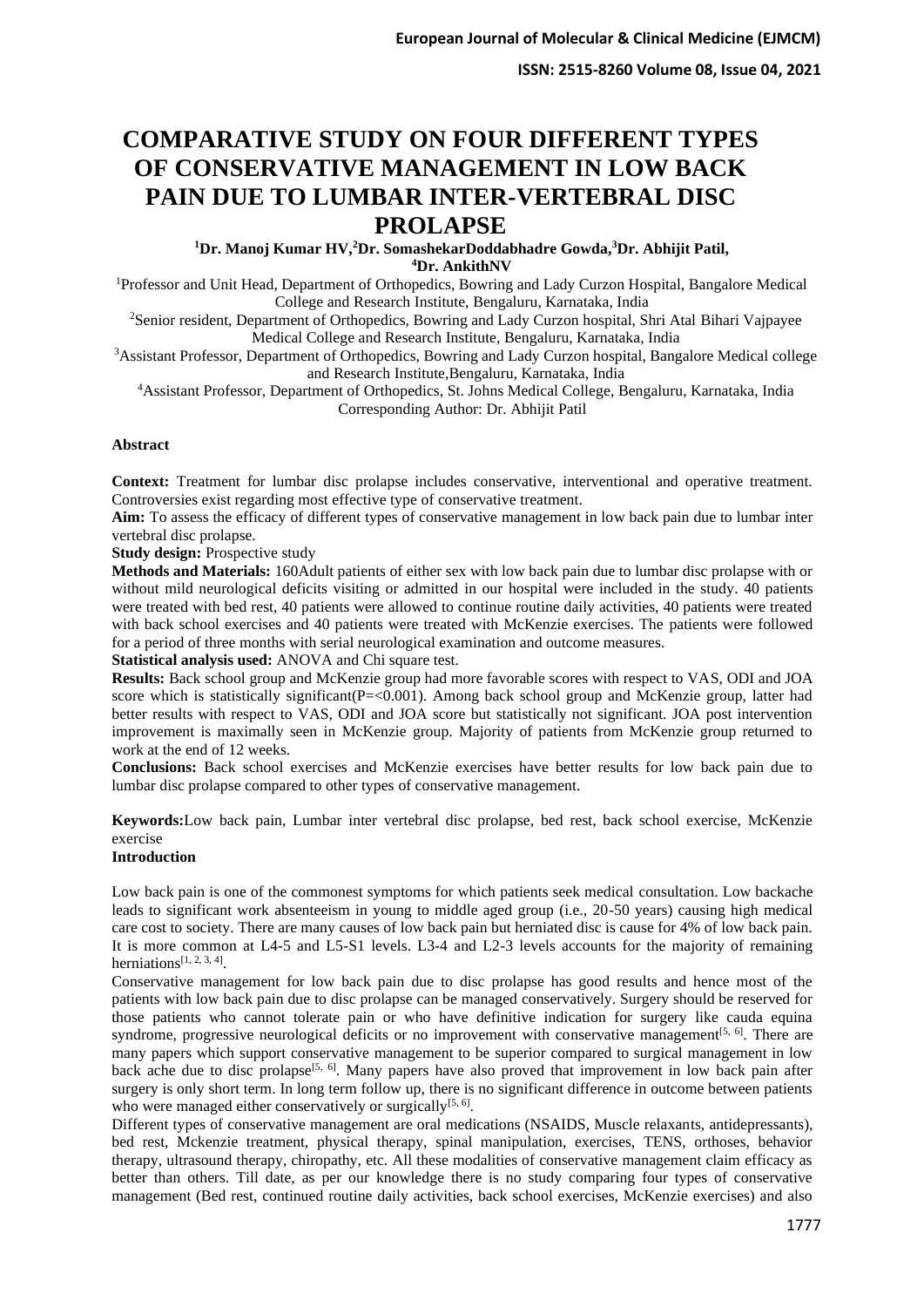## **ISSN: 2515-8260 Volume 08, Issue 04, 2021**

no study assessing efficacy of back school and McKenzie exercise for low backache due to inter vertebral disc prolapse. However, studies exist for non-specific low back pain [8]. Hence, we are conducting study to assess the efficacy of four different types of conservative management in low back pain due to prolapsed disc.

### **Materials and Methods**

This research got approved in our institute's ethical committee meeting for clearance of financial, ethical and other conflicts of interest. No financial sponsorship was taken and all patients were treated free of cost as our institute is government hospital.

Adult patients of either sex with lumbar intervertebral disc prolapse with or without mild neurological deficits visiting or admitted in our Institute were taken into the study. A total of 160 patients were included in the study. Patients with signs and symptoms of lumbar disc prolapse, who come under the inclusion criteria and give informed written consent, has been included. After the clinical assessment, investigations of the patients were done, which includes CBC, ESR, CRP, X rays of Lumbar spine both in AP and Lateral views, lateral standing flexion and extension views. X rays were done to rule out other causes of back pain like tumors, instability, spondylolisthesis, infections, osteoporosis, thoracolumbar fractures. MRI is done to confirm diagnosis and assess nerve root compression, level and stage of disc prolapse.

Then patients were divided using computer generated randomization software (Graph pad/randomize) into 4 groups depending on the treatment modality they receive.

- 1) Group I consist of patients who receive bed rest for one week. Patients were not allowed even for toilet except commode and pain treated with analgesics i.e., paracetamol, up to three grams per day. After one week of bed rest, patients were allowed to continue routine daily activities.
- 2) Group II consists of patients with continued routine daily activities and pain treated with analgesics i.e., paracetamol, up to three grams per day.
- 3) Group III patients received back school exercises (Fig 1) with back education, which includes functional anatomy of back, biomechanics of spine, ideal postures and pain treated with analgesics i.e., paracetamol, up to three grams per day. Back school exercises weregiven by trained physiotherapist, three times per week for two weeks and patients were advised to continue exercises at home, six days a week for three months. Patients were also educated about body postures during work and rest.
- 4) Group IV includes patients who receive McKenzie method of treatment based on McKenzie classification and pain treated with analgesics i.e., paracetamol, up to three grams per day. Disc prolapse comes under derangement syndrome according to McKenzie classification<sup>[9]</sup> and hence McKenzie exercises for derangement syndrome were given to this group of patients depending on direction of preference (Fig 2). McKenzie exercises were given to the patient initially for one week by physiotherapist who is trained in McKenzie exercises, after which patients were advised to continue same exercise at home daily for three months.

Demographic data, history, clinical examination and details of investigations and interventions were recorded. On first day before commencing treatment, patient baseline leg pain, function and disability was evaluated with use of a 10-cm visual analogue scale (VAS), Japanese Orthopaedic Association Score (JOA) and Modified Oswestry Disability Index (ODI) respectively by a blinded assessor, who is not aware of patient's treatment group.

The patients were asked to come for follow up at one week, two weeks, four weeks, six weeks and 12 weeks. At each follow up patients were evaluated by blinded assessor with VAS for leg pain, JOA Score and ODI questionnaire. Patients also underwent neurological examination at each follow up, to look for new signs of neurological deficits, progression or regression of neurological deficits if deficits were present in previous examination. At the end of three months, post intervention percentage of improvement with respect to JOA score is calculated for all patients available for follow up by the formula:

Post intervention improvement in percent = (post intervention score)-(pre intervention score)/(29-pre intervention score) X 100%.

### **Statistical analysis**

Collected data were analyzed using R software version 3.5.3. Continuous variables were presented as mean and Standard Deviation (SD).Categorical variables were presented as count and per cent. Comparisons of mean between four groups were done using ANOVA.Chi-square test was used to find association between categorical variables and treatment groups.P < 0.05 was considered as statistically significant.

### **Results**

Out of 160 eligible and consented patients, 150 patients were evaluated at final follow up as ten patients were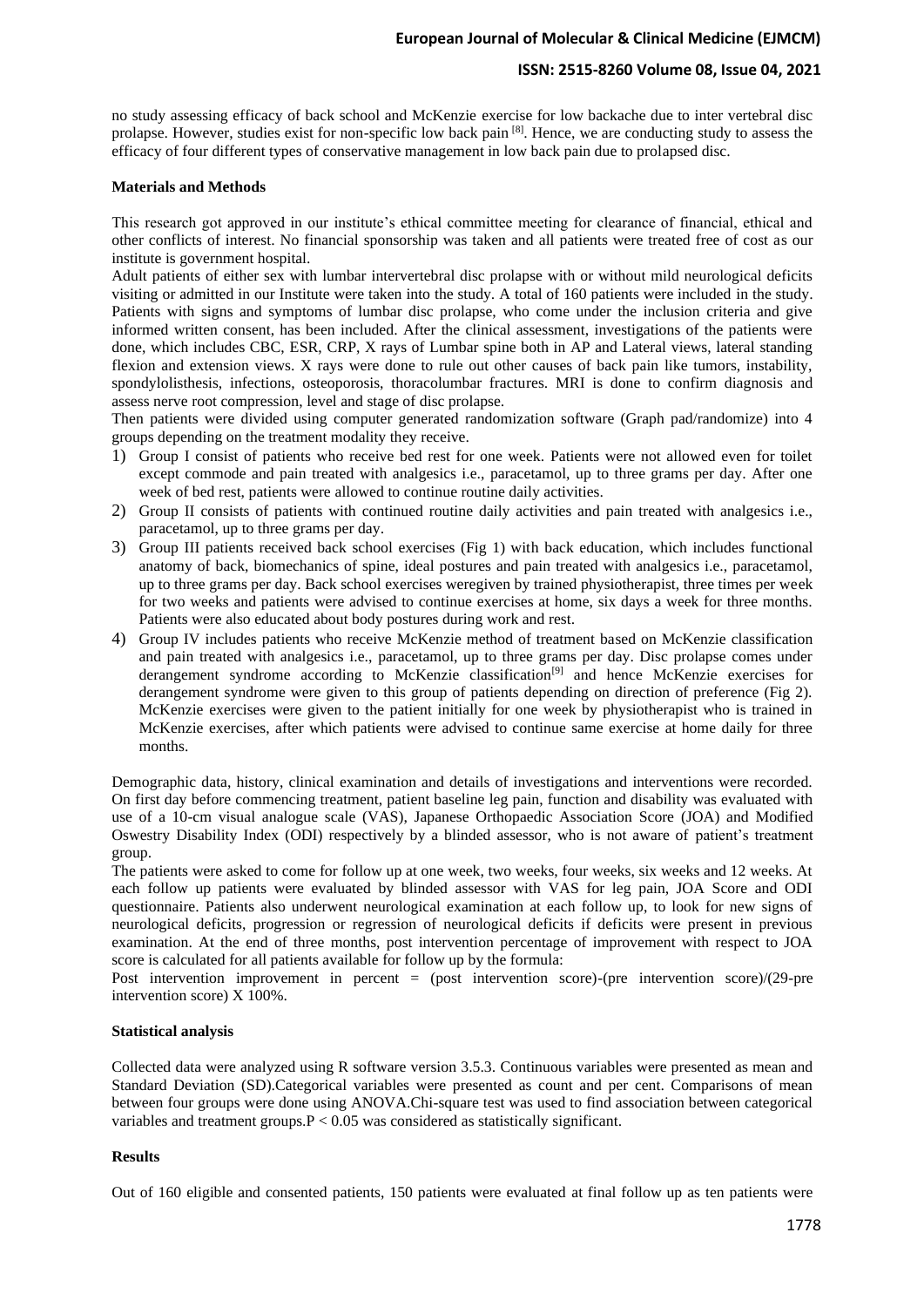## **ISSN: 2515-8260 Volume 08, Issue 04, 2021**

lost to follow up. At the end of final follow up there were 36 patients in bed rest group i.e., group 1, 38 patients in continued daily routine activity group i.e., group 2, 37 patients in back school group i.e., group 3, and 39 patients in McKenzie group i.e., group 4. Baseline variables of all four groups were comparable (P>0.05) except ODI score which is statistically significant between the groups at baseline (P-value = 0.024).Mean age group of the study participants was 42 years with 59 females and 101 males. Mean duration of symptoms was seven months and majority of our patients were heavy workers (53%). Most of them had significant radicular pain i.e., 134 patients (84%) and rest had mild radicular pain. Sixty-one patients (38%) had recurrent episodes of pain and 90 patients (56%) had undergone some form of conservative treatment before presenting to us. Thirty-three patients (21%) were presented with mild neurological deficits (Grade 4). Most of them were presented in stage of bulge or protrusion (86%) and only few patients were presented in extrusion or sequestration stage. One hundred four patients (65%) had multilevel disc prolapse and among isolated disc prolapse group, 37 patients had prolapsed at L4-5 and 19 had at L5-S1 level with none at L1-2, L2-3 and L3-4.

Mean VAS for leg pain at baseline and at three months follow up for four groups were 5.7, 6.1, 5.9, 5.8 and 3.7, 2.7, 2.2, 1.5 respectively. There was no significant difference between groups with respect to VAS till first week (P-value=0.064 at  $1<sup>st</sup>$  week) and there was significant difference between the groups from second week (Pvalue=0.014) till end of three months (P-value=<0.001 at  $4<sup>th</sup>$ ,  $6<sup>th</sup>$  and  $12<sup>th</sup>$  week) (Fig 3). Mean ODI for four groups at baseline and at end of three months follow up were 45.4, 49.3, 48.2, 46.6 and 31.2, 22.8, 17.7, 13.0 respectively and there was significant difference between groups with respect to ODI at all points till end of three months (P-value at baseline=0.024 and 12weeks=<0.001) (Fig 4). Mean JOA Score for four groups at baseline and at end of three months follow up were 17.1, 16.5, 17.2, 17.4 and 21.0, 22.9, 24.6, 25.5 respectively and there was no significant difference between groups with respect to JOA score at baseline (P-value=0.152 at presentation), but there was significant difference between the groups from first week (P-value=0.021) till end of three months (P-value=<0.001 at  $4<sup>th</sup>$ ,  $6<sup>th</sup>$ , and  $12<sup>th</sup>$  week) (Fig 5). Mean post intervention percentage of improvement with respect to JOA score in group 1 is 33.2%, 52% in group 2, 62.9% in group 3 and 70.7 in group 4. In group 4, 33 patients (83.5%) returned to same work at end of 12 weeks which shows significant improvement compared to other groups.



**Fig 1:** Back school exercises for group 3 patients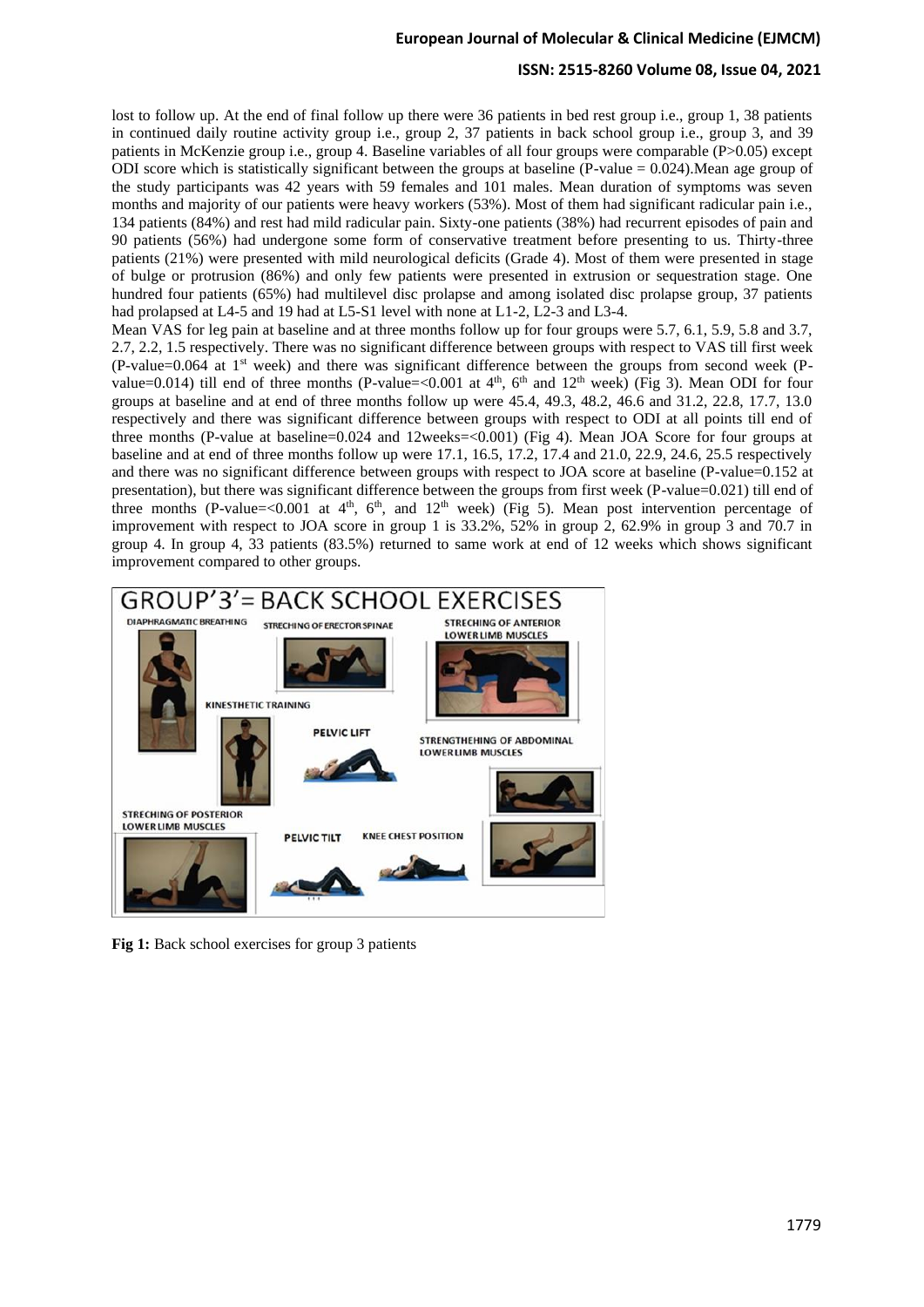**ISSN: 2515-8260 Volume 08, Issue 04, 2021**



**Fig 2:** McKenzie flexion and extension exercises for group 4 patients



**Fig 3:** VAS Scores of all four groups from baseline to 3 months follow up

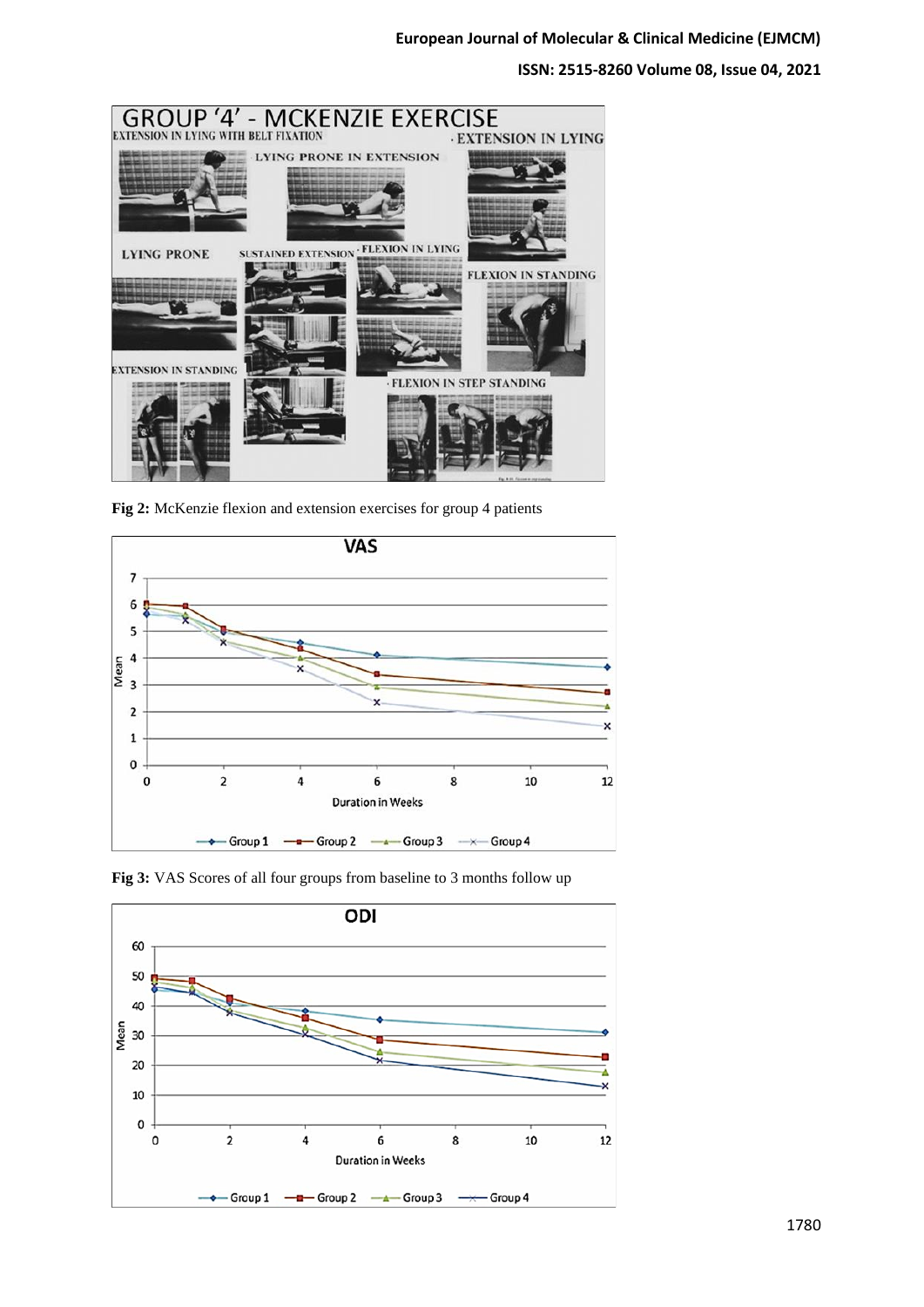## **ISSN: 2515-8260 Volume 08, Issue 04, 2021**



**Fig 4:** ODI Scores of all four groups from baseline to 3 months follow up

**Fig 5:** JOA Scores of all four groups from baseline to 3 months follow up

#### **Discussion**

Many papers have been published in literature regarding efficacy of conservative managementin low back pain due to lumbar inter vertebral prolapse and non-specific low back pain<sup>[1, 10, 11, 12, 13, 14, 15, 16]</sup>. Also, there are many papers assessing effect of conservative versus surgical management in lumbar IVDP favoring conservative care<sup>[5, 17, 18, 19]</sup>. Saal et al. found a 90% good or excellent outcome in patients treated non-operatively for a lumbar disc herniation<sup>[5]</sup>. Weinstein et al., in SPORT trial concluded that patients in both the surgery and the nonoperative treatment groups improved substantially over a two year period<sup>[20]</sup>. These findings suggest that operative and non-operative treatment outcomes seem to converge with time and that the benefits of surgery are in the early post-operative period only. Garcia et al. conducted RCT comparing efficacy of back school exercises versus McKenzie exercises for non-specific low back pain<sup>[8]</sup>, but it was not specific for lumbar inter vertebral disc prolapse. We have conducted study to assess efficacy of these conservative management in low back pain due to lumbar IVDP.

The mean age group in our study is 42 years which is comparable other studies<sup>[7, 21, 22]</sup>. Most of the studies have female preponderance but our study has a greater number of male patients<sup>[7, 8, 21, 22]</sup>. In our study mean duration of symptoms was seven months which is equal to study by Sahinet al. i.e., 6.5 months, but much more compared to other studies<sup>[7, 21, 22]</sup>, however study by Narciso et al. has much higher duration i.e., 23 months<sup>[8]</sup>. The higher duration of symptoms may be due to patients undergoing various treatments prior to presenting us. Most of patients i.e., 84% in our study had significant radicular symptoms which are quite common in disc prolapse, but we have higher percentage of patients with radicular symptoms compared to studies by Deyoet al. and Malmivaaraet al.  $[7, 21]$ . This is probably because, other studies are conducted on patients with non-specific low back pain and our study is on low back pain due to disc prolapse. Deyoet al. [7] has shown 7% of their patients had neurological deficits on presentation which is much lower compared to our study i.e., 21%, probably because our study is on low back ache patients due to disc prolapse and their study was on patients with nonspecific low back pain. Majority of patients in our study were in stage of bulge or protrusion which is supported by Spengler and colleagues where most common stage of disc prolapse is bulge or protrusion<sup>[23]</sup>.

In our study, there was significant difference between the groups from second week after intervention with respect to VAS till end of three months (P-value=<0.05) with better VAS in McKenzie and back school group. Among McKenzie and back school group, McKenzie group had better VAS but not statistically significant (P value= 0.207). At the end of 12 weeks, mean VAS score for leg pain in our study is lesser compared to studies by Sahinet al. and Narciso et al. <sup>[8, 22]</sup>, which implies our patients had better pain relief. Sahinet al. has shown better ODI scores in back school compared to control group, similarly in our study back school and Mckenzie group had better ODI scores compared to other group which is statistically significant(P-Value<0.05). Among McKenzie and back school group, McKenzie group had better ODI score but not statistically significant (p= 0.376). There was statistically significant difference between groups in terms of JOA score (P value=0.001) from first week till end of three months with better JOA score in McKenzie and back school group. Among McKenzie and back school group, McKenzie group had better JOA score but not statistically significant (p= 0.542). Majority of patients from McKenzie group (82.5%) and back school group (60%) returned to same work at the end of 12 weeks, but a smaller number of patients from bed rest group (25%) and continue routine activity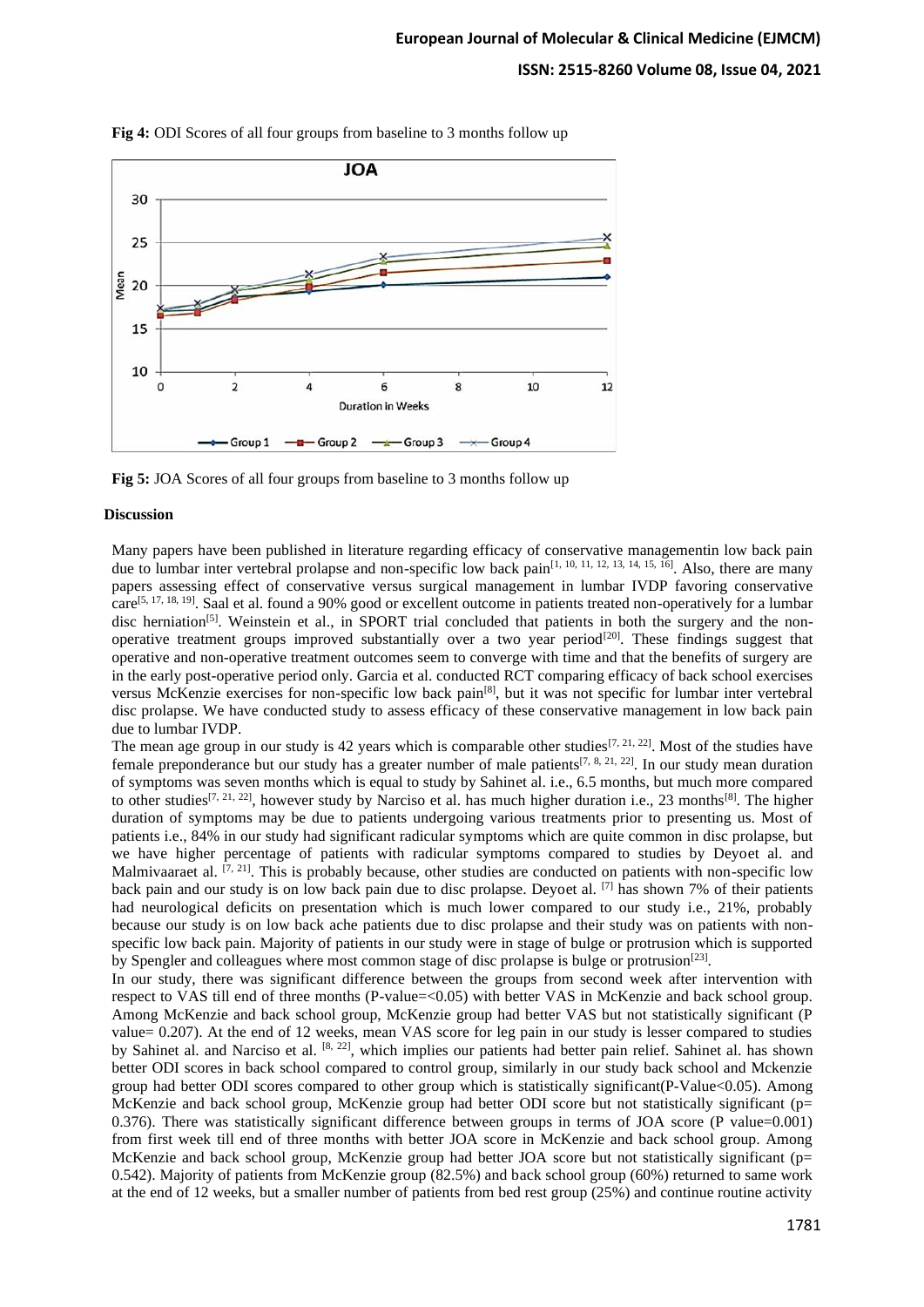## **ISSN: 2515-8260 Volume 08, Issue 04, 2021**

group (42.5%) returned to same work at the end of 12 weeks. This result in our study shows significant improvement in patients who received McKenzie exercises.

Cochrane review by Hagen KB et al. has stated that there is high-quality evidence that advice to rest in bed is less effective than advice to stay active<sup>[24]</sup>. Similarly, in our study bed rest group has got less pain relief and functionally had more ODI scores compared to other groups. Cochrane review of patient education and advice to stay active showed strong evidence that individual instructional session of 2.5 hours is more effective in returning patients to work than no intervention<sup>[25]</sup>. Even in our study staying active has better results compared to bed rest group. Koeset al. reviewed a set of 21 randomized control trials and indicated that back schoolmight be effective in occupational settings in acute, recurrent and chronic condition<sup>[26]</sup>. Systematic review from Cochrane Database in 2004, concluded that there was moderate evidence that back schools in an occupational setting reduce pain, improve function and return-to-work status compared with other forms of therapy, such as exercises, manipulation, myofascial therapy, advice, placebo, and waiting list controls<sup>[27]</sup>. Our patients had better results in back school group compared to bed rest and routine activity group, but lesser pain relief and functional outcome when compared to McKenzie group. Berthelot et al. concluded that centralization is associated with better outcomes after nonsurgical treatment, even in patients with nerve root pain; its presence may constitute an argument against surgical treatment <sup>[28]</sup>. A Meta-Analysis conducted by Luciana Andrade et al. concluded that McKenzie method is more effective than passive therapies, including educational booklets, ice packs and massage for acute LBP patients<sup>[29]</sup>. Similarly, we have got best results in McKenzie group compared to other three groups. There was statistically significant difference between groups in terms of VAS, ODI and JOA score (P value=0.001) at the end of three months with better scores in McKenzie and back school group. Among McKenzie and back school group, McKenzie group had better scores but not statistically significant (P Value $>0.05$ ).

**Limitations:** Limitations of study are patient is not blinded to the type of intervention but only assessor was blinded and shorter follow up i.e., three months. Back school education was not given in groups but it is given individually which also a limitation in our study.

### **Conclusion**

Patients treated with back school exercises and McKenzie exercise had better pain relief and functional outcome compared to patients who were managed with bed rest and patients who were allowed for continued routine activity. Most of the patients from McKenzie group returned to same work at the end of 12 weeks.

No funding was obtained in any manner for this study and conflicts of interest were none.

### **References**

- 1. Gardocki RJ, Park AL. Lower back pain and disorders of intervertebral discs. Canale ST, Beaty JH. Cambells operative Orthopaedics, 12<sup>th</sup> edition, Philadelphia: Elsevier Mosby 2013, 1898-1939.
- 2. Andersson GBJ, Biyani A, Ericksen ST. Lumbar disc diseases. Herkowitz HN, Garfin SR, Eismont FJ, Bell GR, Balderston RA. Rothman and Simeone, the spine, 6th edition, Philadelphia: Elsevier Saunders 2011,846.
- 3. Spengler DM. Lumbar disc herniations. Szabo RM, Marder R, Vince KG, Mann RA, Lane JM, McLain RF, Rab G. Chapman's Orthopaedic surgery, 3rd Edition, California: Lippincott Williams & Wilkins 2001,3765-3774.
- 4. Weber H, Holme I, Amlie E. The natural course of acute sciatica with nerve root symptoms in a doubleblind placebo-controlled trial evaluating the effect of piroxicam. Spine 1993;18(11):1433-8. Doi:10.1097/00007632-199309010-00006.
- 5. Saal JA, Saal JS. Non operative Treatment of Herniated Lumbar Intervertebral Disc with Radiculopathy. Spine 1989;14(4):431-437. Doi:10.1097/00007632-198904000-00018.
- 6. Weber H. Lumbar disk herniation-A controlled prospective study with 10 years of observation. Spine 1983;8(2):131-40. https://doi.org/10.1097/00007632-198303000-00003.
- 7. Deyo RA, Diehl AK, Rosenthal M. How many days of bed rest for acute low back pain?A randomized clinical trial. N Engl. J Med 1986;315(17):1064-70. Doi:10.1056/NEJM198610233151705.
- 8. Garcia AN, Costa Lda C, Da Silva TM, Gondo FL, Cyrillo FN, Costa RAet al. Effectiveness of Back School Versus McKenzie Exercises in Patients With ChronicNonspecific Low Back Pain: A Randomized Controlled Trial. Phys. Ther 2013;93(6):729-47.
- 9. Dr. Naveen Nandal, Dr. AarushiKataria, Dr. Meenakshi Dhingra. (2020). Measuring Innovation: Challenges and Best Practices. International Journal of Advanced Science and Technology, 29(5s), 1275 - 1285.
- 10. McKenzie RA. The Lumbar Spine Mechanical Diagnosis, and Therapy. 2nd ed. Wellington: Spinal Publications 2003.
- 11. Bono CM, Schoenfeld A, Garfin SR. Lumbar disc herniations. Herkowitz HN, Garfin SR, Eismont FJ, Bell